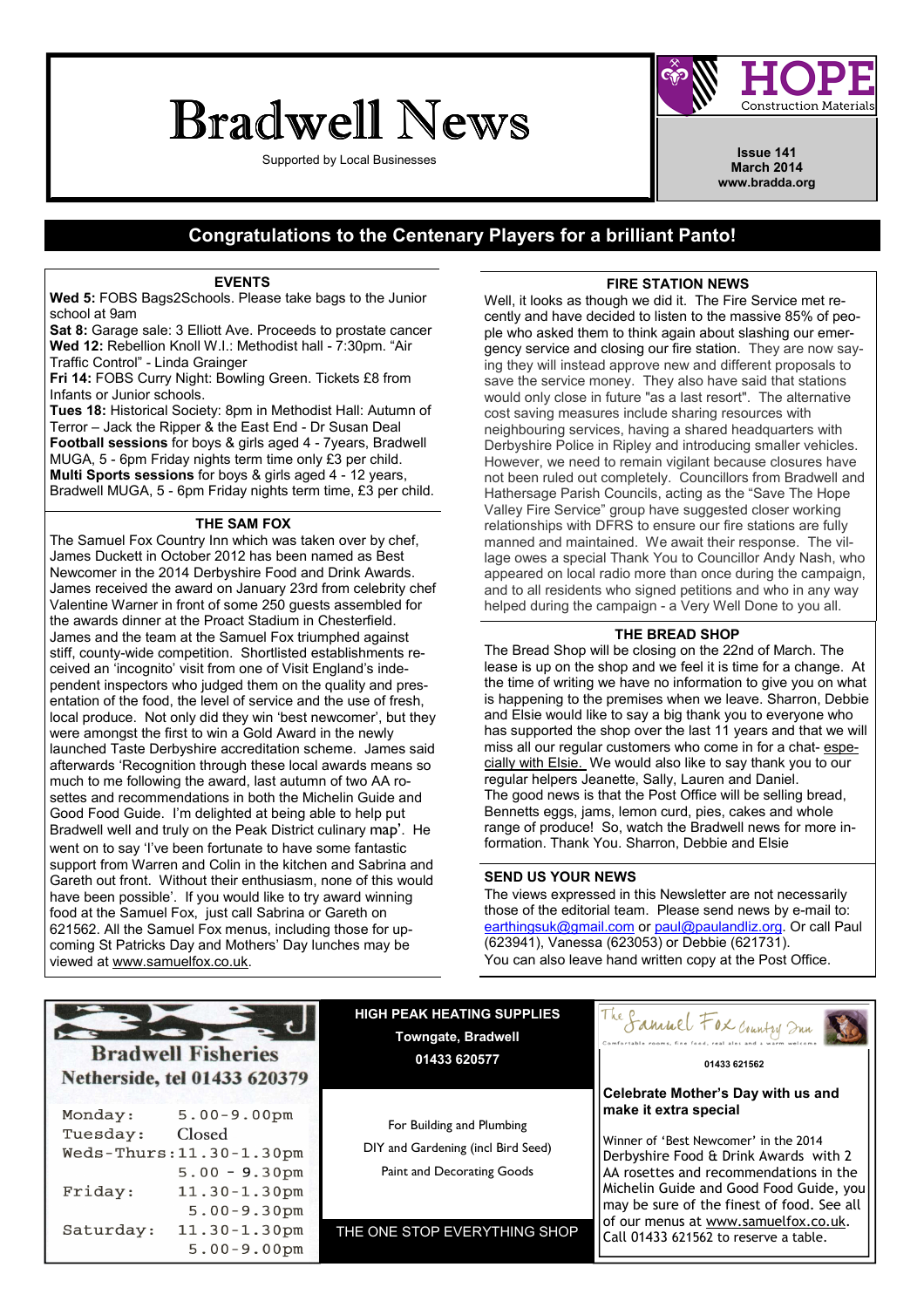## Bradwell News Page 2

#### PC NOTES

Newburgh Planning Application: It has now been confirmed that this application will be considered by the PDNPA's Planning Committee meeting on 11th April. This gives PDNPA more time to prepare and to improve the chances of obtaining a clear decision on the day. The meeting will most likely be at the Agricultural Business Centre in Bakewell, but this has yet to be confirmed. Notices will be posted around the village to inform residents and Bradwell residents are encouraged to attend this meeting. The village group called Bradwell and the Newburgh Development (BaND) will co-ordinate speakers and topics (e.g. number of dwellings, traffic issues, parking, affordable housing) to ensure that all the significant areas of objection will be properly presented to the Planning committee. As PDNPA rules specify that there are only a limited number of slots available to address the committee, if you wish to raise an area of concern with the Planning committee then please contact Steve Lawless 620329 for initial information.

Bradwell Conservation Area: PDNPA has reviewed the conservation area and propose a number of changes, to include three separate areas and exclude one small plot. The main inclusion is Beggars Plot playing field and the field system bounded by Smalldale, Granby Road and Town Lane. A presentation was held in the Memorial Hall on Tues 11<sup>th</sup> Feb., with the consultation period closing on Friday 21<sup>st</sup> Feb. A number of residents attended the presentation, which resulted in a useful dialogue with PDNPA. Council will review the proposal on 4<sup>th</sup> March and will inform PDNPA of its conclusions. Car Parking on Soft Water Lane: Council has submitted an application to District Council for a grant to enable this project to proceed, and we have just heard that our application has been granted. The project will create 12 car parking spaces on the former Royal British Legion site. More later. Bradwell Carnival: The agreed date for Carnival 2014 on Beggars Plot is Saturday  $2^{nd}$  August. The theme will be 'Explorers – This World & Beyond' and the committee would be grateful if participating groups would adopt this theme. Bands and other entertainment are presently being booked and other preparations are busily being made. As in previous years, the committee invites applications from village groups that wish to benefit from the Carnival street collection and from managing car parking. If there are several applications, then the committee will give preference to groups that have not benefited in recent years. To make an application or to get further information, please contact Steve Lawless on 620329. Fire Station – Clothes Collection Bin: Concern has been expressed by residents at the visual impact of the large yellow collection bin presently situated at the entrance to the fire station. DFRS has agreed to relocate it further along the wall at the end of March for a trial period of 6 months. As the bin has been one of the best performing bins in the county, DFRS would be grateful for your continued generous support for this deserving Fire Fighters charity. PC Chair & Parish Clerk

### FOBS

There is a curry and quiz night on Friday 14th March at 8pm in the Bowling Green. Please come along for a great evening a choice of chicken or vegetable curry, followed by a quiz. Tickets £8 from Jo Green (621913). FOBS are also holding an Easter Fayre and Grand Raffle at Bradwell Infant School on Wednesday 9<sup>th</sup> April (at 2.30pm approx following the Easter service). Tickets will be on sale shortly for the big raffle: 1<sup>st</sup> prize - Cheese and Wine hamper (includes a beautiful oak cheese board and 4 wine glasses)

2<sup>nd</sup> prize – Afternoon tea hamper (includes a teapot and 2 cups and saucers)

3<sup>rd</sup> prize – China salad bowl

All items above from The Jamie at Home range – plus lots of other prizes. Thank you for support in raising funds for our village schools.

#### POST OFFICE UPDATE

Just to keep you all up to speed on developments with Post Office Ltd and your Post Office.

Firstly, thanks for all your comments and suggestions. All have been taken on board and we are looking at ways of making some of the suggestions a reality in the near future - for example a parcel keep safe service for parcels from other delivery companies, photocopying and laminating services. We are currently in the process of launching an appeal, as the Post Office have turned us down as a "Post Office Local" on the grounds that we do not turn over enough on our retail sales. We are however very lucky that life has dealt us some fortunate cards and as you may have heard we will be taking on a significant amount of The Bread Shop business (see the Bread Shop article on page 1). We are very confident this will more than meet the demands of Post Office Ltd and then we can move ahead on the redevelopment of the shop and increasing our services further.

From 24th March we will be selling Coffee & Tea, bread, milk, eggs, cakes, hot pastries and a selection of sandwiches, along with a whole range of local and exciting groceries. Do come along and check them out!

Thanks again for your continued support, comments and messages of good will. Rob & Sally

#### THANK YOU

Thank you to every one who has supported the Coffee Mornings, held every two weeks in the Memorial Hall. Everyone who comes seems to enjoy the opportunity to meet friends and chat over a cuppa and a piece of cake. In particular a special thank you to all my friends who have donated both cakes and time. Although not intended as a profit-making scheme, we have made some small profits which have been donated to the Memorial Hall funds to help with the general upkeep. Thank you every one! Helen Gillham

### C I STRONG TIMBER SERVICES

Manufacturers of Superior Timber Buildings

Full Range of products available including Large Sheds, Garages, Workshops, Stabling and Field Shelters. A full range of animal housing available. All ground work undertaken

Tel: 01298 873098 / Mob: 0771 5254620

Tideswell Moor, Tideswell, Nr Buxton, SK17 8JD

www.strongtimberservices.co.uk

### MOVING HOME? NEED TO PACK?

Get your cartons and packaging from

### BRADWELL PACKAGING

TELEPHONE: 01433 620590 Bradwell Packaging Services Ltd. Stretfield Mill, Bradwell Hope Valley, Derbyshire S33 9JT

#### SHOULDER OF MUTTON 01433 620427

A warm welcome to everyone

Happy Hours Every Friday: 5 to 9pm Every Sunday: Roast Lunch - 2 Courses £8.99 Fri 28 Mar: Pie Night £6.99/£9.99 30 Mar: Mother's Day: 2 courses £11.99 3 courses £15. Booking Essential. Now Showing BT and SKY Sports Luxury B&B: Two Nights for £65.00 For bookings call 620427 or e-mail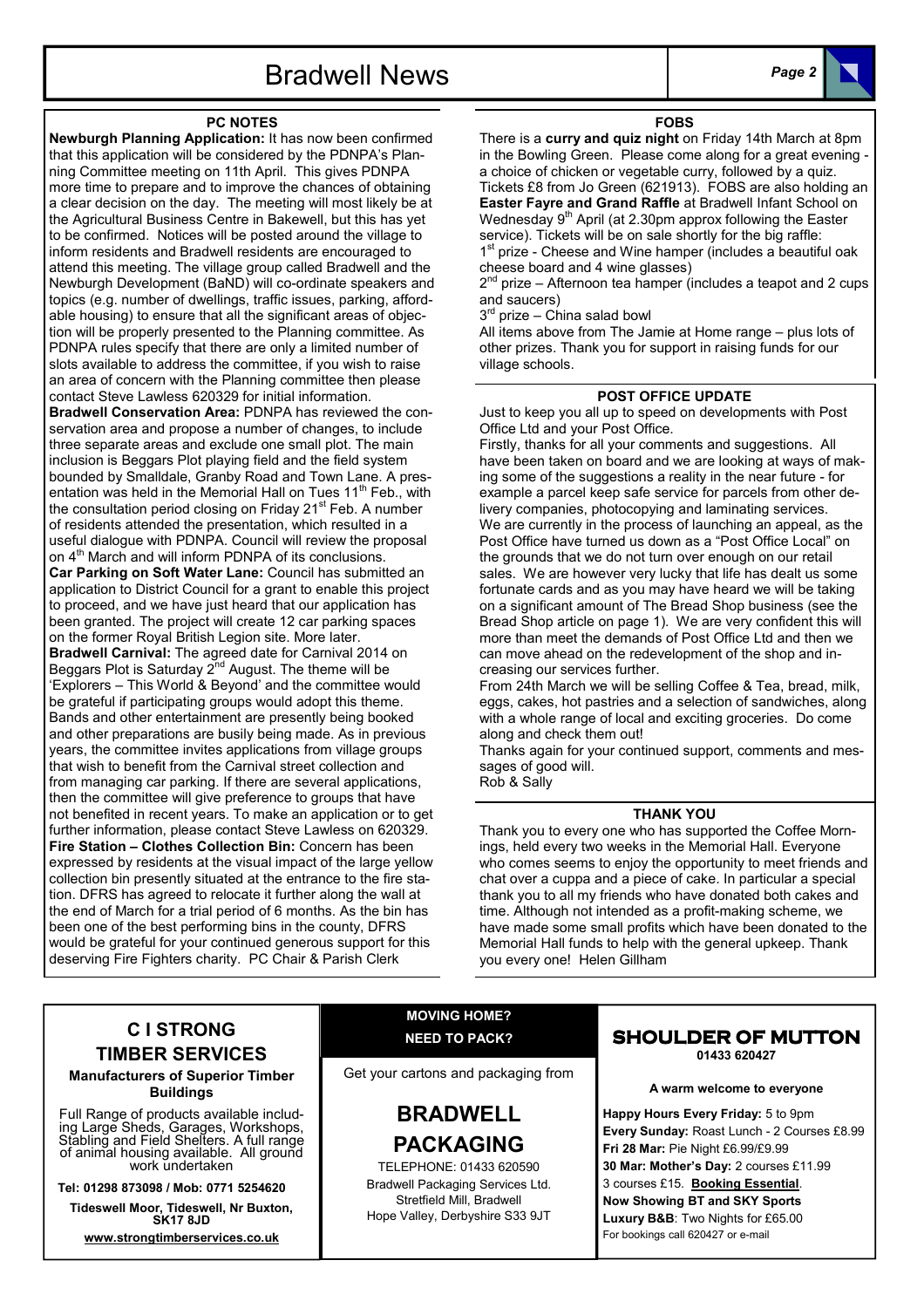## Bradwell News Page 3





### TEDDY BEAR CLUB

We are now inviting expectant mums to come along with their bumps. If you're on maternity leave and fancy a brew and a chat

before your big day, please do come and join us and meet a few other parents and tots. If you're nervous about coming to your first session, give us a call - we're more than happy to meet you beforehand so you don't have to walk into the hall on your own (we've all done it and know it's a bit bewildering!). Teddy Bears is Bradwell's group for mums, dads, carers, and children aged 0-5 years. We meet during term-time on Tuesdays and Fridays from 9.30am to 11.30am in the Methodist Hall (opposite the White Hart). We charge £2 per family per session. For more info, contact Colette Holden - 623838

#### BRADWELL 100 YEARS AGO

In seasonal mode a cantata entitled 'Dick Whittington and his Cat' was performed by the young people of the village in the Primitive Methodist's School Room on Hugh Lane. The report states 'the parts were ably sustained by Percy Ashmore (Dick), Doris Yates (Alice) and John Hartle (cat)'. At the time Percy Ashmore was aged 17 and four years later he lay dead in France, where he is commemorated on the Arras Memorial. Another entertainment was provided in the form of an Elocutionary Recital by Mr Alec E Glassey. Alec had his audience in convulsions with pieces such as 'On babies' by Jerome K Jerome. (Those wanting read the Jerome piece can do so at http://www.literaturepage.com/read/idlethoughts-71.html.) Three years later Alec Glassey was reported as suffering from shell shock. A remarkable demarcation dispute broke out in early 1914. It seems that Bradwell had been suffering from a severe outbreak of scarlet fever. The Chapel-en-le-Frith Rural District Council had written to their counterparts in Bakewell asking what steps were being taken to isolate the cases. The Bakewell view, as expressed by the Duke of Devonshire, was that the matter was for neither the Chapel nor the Bakewell Rural District Council but for Haddon District Hospital Committee. It was clear from the tone of the Bakewell response to Chapel that there was a good deal of indignation that a neighbouring Rural District Council should be enquiring into their affairs. Mr BS Shirt was representing Bradwell on the Bakewell Rural District Council and when the letter was being discussed he commented 'I think that is pretty cool considering the fever was brought to Bradwell from Bamford'.

BRADWELL SPORTS CLUB - Festival of Football We are collating the photographs and memorabilia and are missing information from the Junior Football Club for the period 1985 to 2000. If you have any information or photos relating to this period please contact Debbie 07805473202 or Claire 07967991265 or e-mail bradwellsports@yahoo.co.uk We will pay to make copies of any photographs or information.



(Sunday XI) run from Thursday  $30<sup>th</sup>$  January (8.35-9.35pm) through to 10<sup>th</sup> April at Mylnhurst School, Sheffield, S11 9HJ and are open to all from age 12 upwards. Between them the clubs run 2 teams in the Yorkshire and Derbyshire League on Saturdays and a friendly team on Sundays, with home games in Hathersage, and have a developing junior programme. We are genuinely friendly village clubs, competitive on the field, but enjoying the social experience and playing within the spirit of the game. We always welcome new players and members of all abilities, ages, and backgrounds, including those wanting to be involved in a non-playing capacity (e.g. umpires, scorers etc). If you are interested in coming to nets or being involved in the clubs, please contact:- Steve Askew (1<sup>st T</sup>eam Captain) on 621022, 07740447996 or steve.askew@outokumpu.com

CRICKET Looking to forget about the Ashes disaster? Hope Valley cricketers start indoor net practices from end January.. Sessions for Hathersage Cricket Club and Hope Valley Panthers

#### WI LONDON TRIP

Fancy a trip to London and a night in a posh hotel? On Sunday 22nd June the girls are heading for London for a sightseeing and a guided tour of the Houses of Parliament and they would welcome the company of anyone wanting to go with them. If you are interested please contact Helen McCloud on 623555 or 0797 0737624.

#### "HADIT" PANTO - 19th to 22nd MARCH

Join Hope hero Dick Whittington (local caterer Joanne Elliott) and his sidekick Tommy (your very own Bradda "moggy" Sean Ryan) as they head to London in search of fame and fortune. Can they defeat King Rat and his gruesome gang of vile vermin? Will Dick get the girl? Will Fairy Bowbells save the Leaky Tub from sinking to the depths of the ocean? More importantly, does Dame Sarah the Cook have the finest dumplings in London? HADIT'S panto, "DICK WHITTING-TON" is at Hope Methodist Hall, Edale Road at 7.30 pm nightly (doors open at 7). Tickets (£8 & £6 under 16s – no concessions Sat) from Hope Post Office or tel. 620665.

## BRADDA DADS

The Valentine's necklace and earring Raffle was won by Mrs Rose of Michlow Drive. Many thanks to those who supported us by buying raffle tickets and a big thank you to George Hempshall for donating the beautiful jewellery. The Wolfspit Fell Race will take place on Sunday March 16th at Shatton. The Junior fell race will start at 10.15AM and the seniors at 11AM. The race will commence from the same start point as previous years in Shatton. For further details visit http://wolfspitfellrace.org.uk



#### MISTER CARPET (John and Steve)

Visit our Showroom at 428 Ecclesall Road, Sheffield

and and **By Appointment on Aston Industrial Estate, Hope** 

Samples of carpets and vinyl brought to your home with no obligation.

> Expert Fitting, Personal Service, Free estimates, Own carpets fitted and refitted

No Job Too Small Tel: 0114 268 1733 01433 623700 / 623800 Mob: 07711 753018 / 07803 273172

E-mail: johnmistercarpet@btconnect.com Website: www.mistercarpet.org

### Ye Olde

### Bowling Green Inn

Smalldale: Tel 620450 A warm welcome from all at Ye Olde Bowling Green. Real hand-pulled ales and good home made food.

Food served Thurs to Sat 12:30 to 2:30pm and Tues to Sat 6pm to 9pm Popular Sunday carvery 12.30pm - 3pm Pizzas now available - £5 to take away Dog friendly room within the pub!

Beautiful 4 Star accommodation, self contained away from the pub.

### **GES ELECTRICAL** for all your electrical requirements

- ELECSA Part P registered
- Professional & respectful of your property
- References available on request Free, no-obligation quotes
- 

All aspects of electrical work undertaken, including: Lights • Sockets • Full & part rewires Consumer units . Showers Alterations . Upgrades